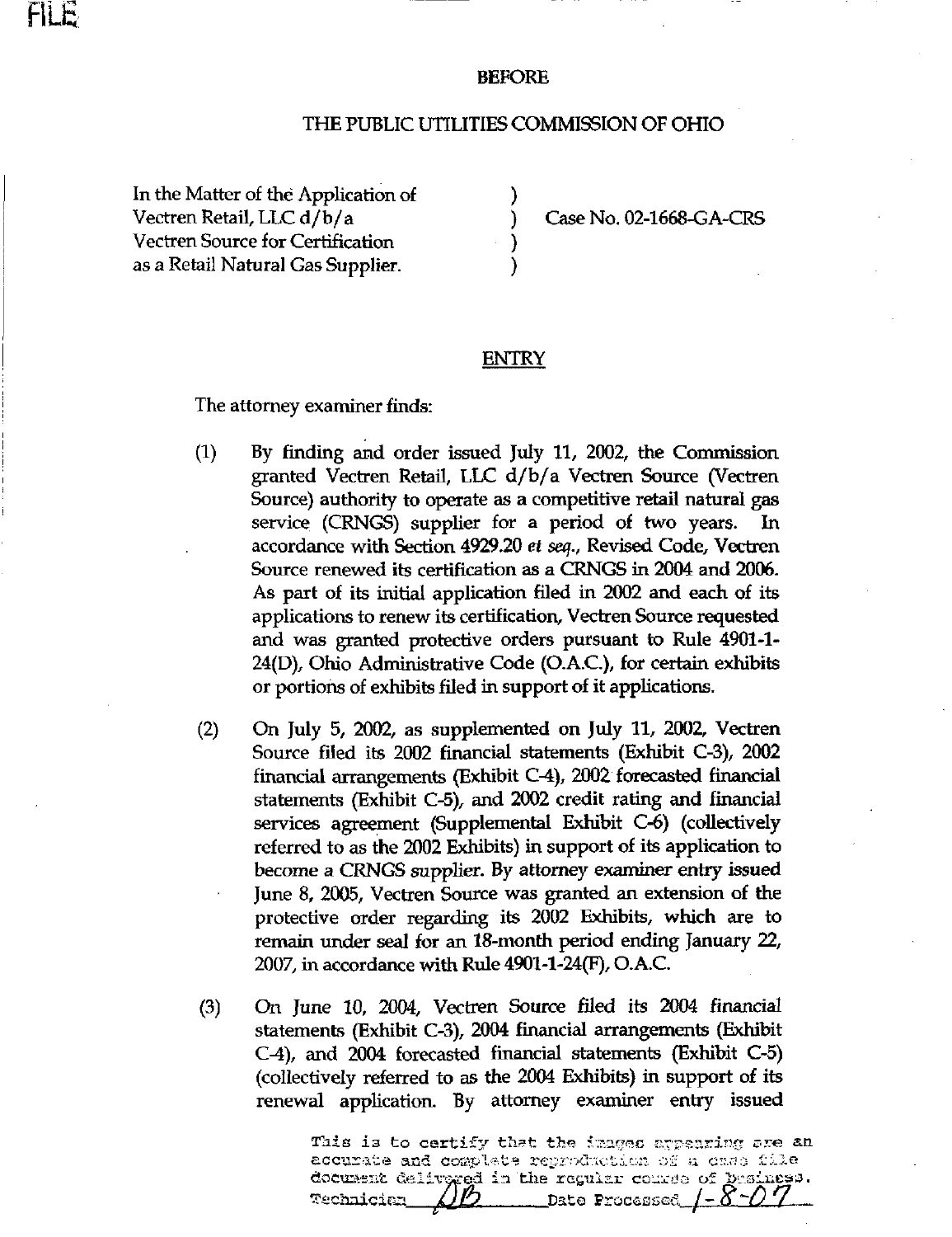February 7, 2006, Vectren Source was granted an extension of the protective order regarding its 2004 Exhibits, which are to remain under seal for an 18-month period ending August 11, 2007, in accordance with Rule 4901-1-24(F), O.A.C.

- $(4)$  On May 4, 2006, Vectren Source filed its 2006 financial statements (Exhibit C-3), 2006 financial arrangements (Exhibit C-4), and 2006 forecasted financial statements (Exhibit C-5) (collectively referred to as the 2006 Exhibits) in support of its renewal application. By attorney examiner entry issued August 11, 2006, Vectren Source was granted an extension of the protective order regarding its 2006 Exhibits, which are to remain under seal for an 18-month period ending February 11, 2008, in accordance with Rule 4901-1-24(F), O.A.C.
- (5) On November 2, 2006, pursuant to Rule 4901-1-24(F), O.A.C., Vectren Source filed a motion for extension of the protective order granted by the attorney examiner for the 2002 Exhibits. In addition, Vectren Source requested that the 2004 Exhibits and the 2006 Exhibits be re-granted protective treatment at the same time and that the due dates for renewal of the protective orders be consolidated. Vectern Source submits that such consolidation will minimize the number of requests the Commission will receive each year and enable Vectren Source to account for the several exhibits that must be renewed on an "18-month" basis.
- (6) Section 4905.07, Revised Code, provides that all facts and information in the possession of the Commission shall be public, except as provided in Section 149.43, Revised Code, and as consistent with the purpose of Title 49 of the Revised Code. Section 149.43, Revised Code, specifies that the term "public records" excludes information which, under state or federal law, may not be released. The Ohio Supreme Court has clarified that the "state or federal law" exemption is intended to cover trade secrets. State ex rel. Besser v. Ohio State, 89 Ohio St.3d 396,399 (2000).
- (7) Similarly, Rule 4901-1-24, O.A.C, allows an attorney examiner to issue an order to protect the confidentiality of information contained in a filed document, "to the extent that state or federal law prohibits release of the information, including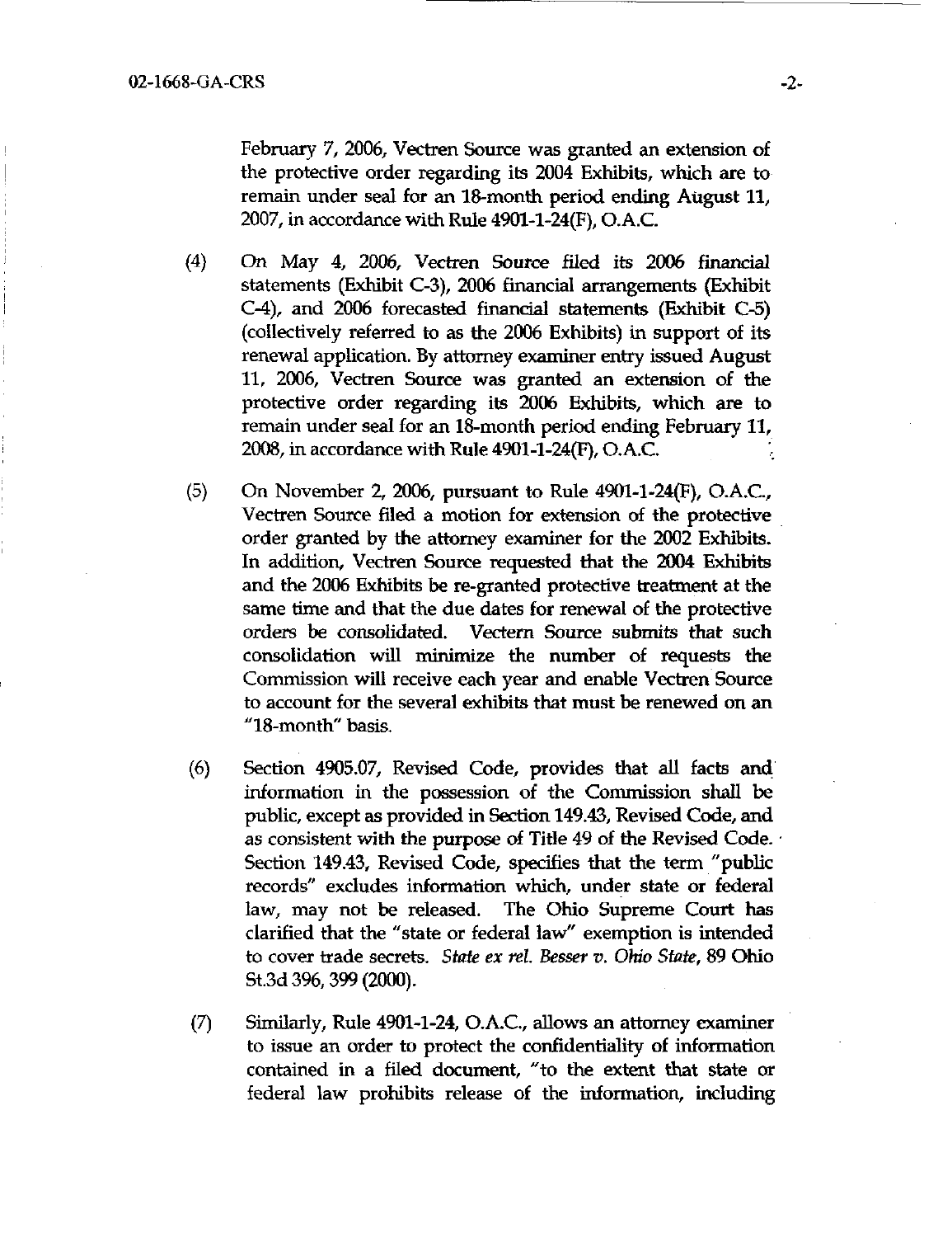where the information is deemed .. . to constitute a trade secret under Ohio law, and where non-disclosure of the information is not inconsistent with the purposes of Titie 49 of the Revised Code."

- $(8)$  Ohio law defines a trade secret as "information... that satisfies both of the following: (1) It derives independent economic value, actual and potential, from not being generally known to, and not being readily ascertainable by proper means by, other persons who can obtain economic value from its disclosure or use. (2) It is the subject of efforts that are reasonable under the circumstances to maintain its secrecy." Section 1333.61(D), Revised Code. The Ohio Supreme Court has adopted the following six factors to be used in analyzing a claim that information is a trade secret under that section:
	- (1) [tjhe extent to which the information is known outside the business;
	- (2) the extent to which it is known to those inside the business, i.e., by the employees;
	- (3) the precautions taken by the holder of the trade secret to guard the secrecy of the information;
	- (4) the savings effected and the value to the holder in having the information as against competitors;
	- (5) the amount of effort or money expended in obtaining and developing the information; and
	- (6) the amount of time and expense it would take for others to acquire and duplicate the information.

State ex rel. The Plain Dealer v. Ohio Dept. of Ins., 80 Ohio St.3d 513,524-525 (1997).

- (9) The Ohio Supreme Court has found that an in camera inspection is necessary to determine whether materials are entitied to protection from disclosure. State ex rel. Allright Parking of Cleveland Inc. v. Cleveland^ 63 Ohio St.3d 772 (1992).
- (10) Rule 4901-1-24(D)(1), O.A.C, also provides that, where confidential material can be reasonably redacted from a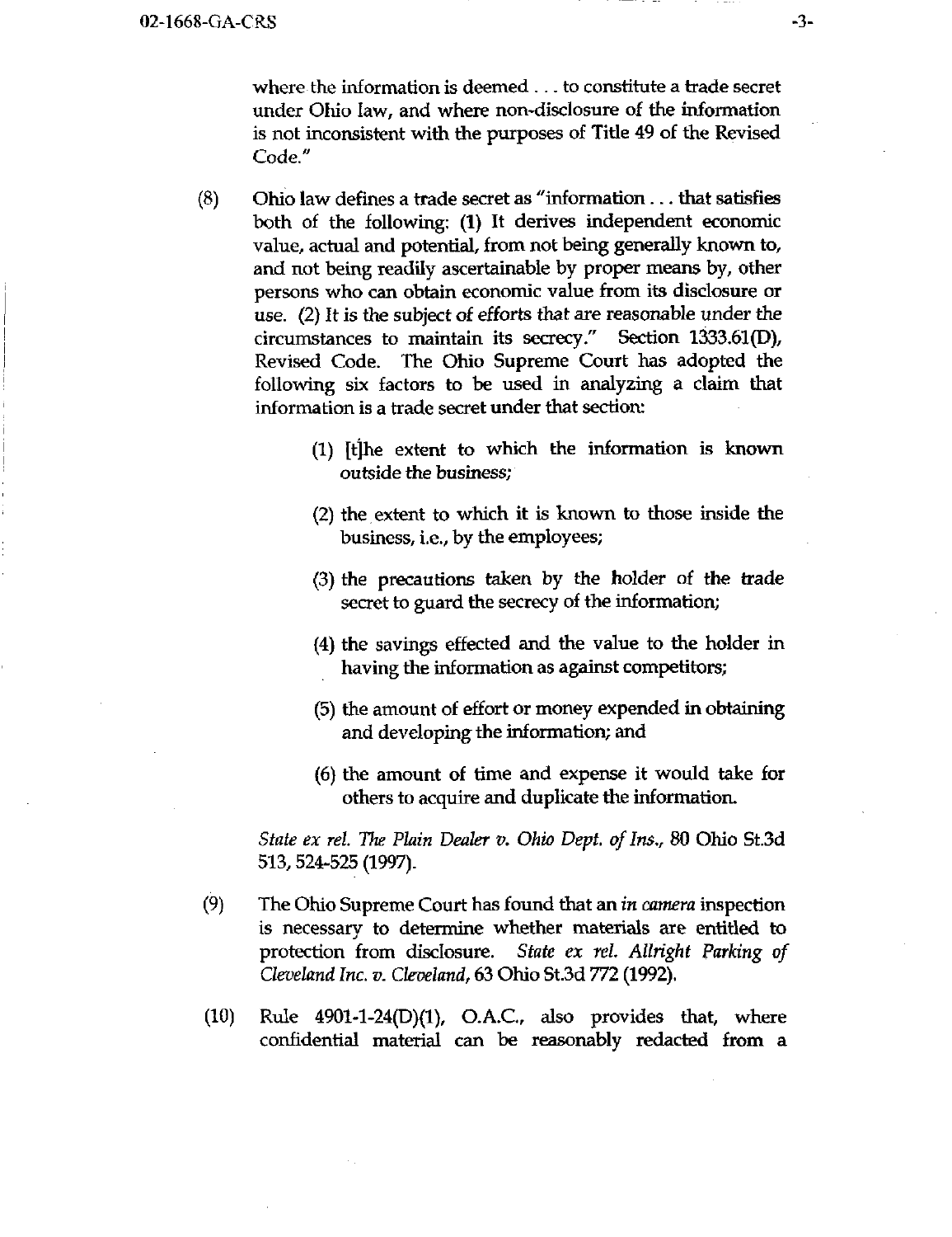document without rendering the remaining document incomprehensible or of little meaning, redaction should be ordered rather than wholesale removal of the document from public scrutiny.

- (11) Thus, in order to determine whether to issue a protective order, it is necessary to review the material in question; to assess whether the information constitutes a trade secret under Ohio law; to decide whether non-disclosure of the materials will be consistent with the purpose of Titie 49, Revised Code; and to evaluate whether the confidential material can reasonably be redacted.
- (12) The attorney examiner has reviewed the 2002 Exhibits and the assertions set forth in the memorandum in support of Vectren Source's motion for extension of the protective order. Applying the requirements that the information have independent economic value and be the subject of reasonable efforts to maintain its secrecy, as well as the six-factor test set forth by the Ohio Supreme Court, the attorney examiner finds that the information in the 2002 Exhibits constitutes a trade secret. The release of these exhibits is, therefore, prohibited under state law. The attorney examiner also finds that nondisclosure of the information is not inconsistent with the purposes of Titie 49 of the Revised Code. Finally, the attorney examiner concludes that the 2002 Exhibits cannot be reasonably redacted to remove the confidential information contained therein. Therefore, the attorney examiner finds that there is good cause to grant Vectren Source's motion for an extension of the protective order for the 2002 Exhibits.
- (13) With regard to Vectren Source's request that the 2004 and 2006 Exhibits be granted renewed protective treatment at this time so that the 2002, 2004, and 2006 Exhibits will have consolidated due dates for the future renewal of the protective orders, the attorney examiner finds Vectren Source's request to be reasonable and, therefore, Vectren Source's motion for consolidation of due dates should be granted.
- $(14)$  Rule 4901-1-24(F), O.A.C., currently provides that, "[u]nless otherwise ordered, any order prohibiting public disclosure pursuant to paragraph (D) of this rule shall automatically

 $-4-$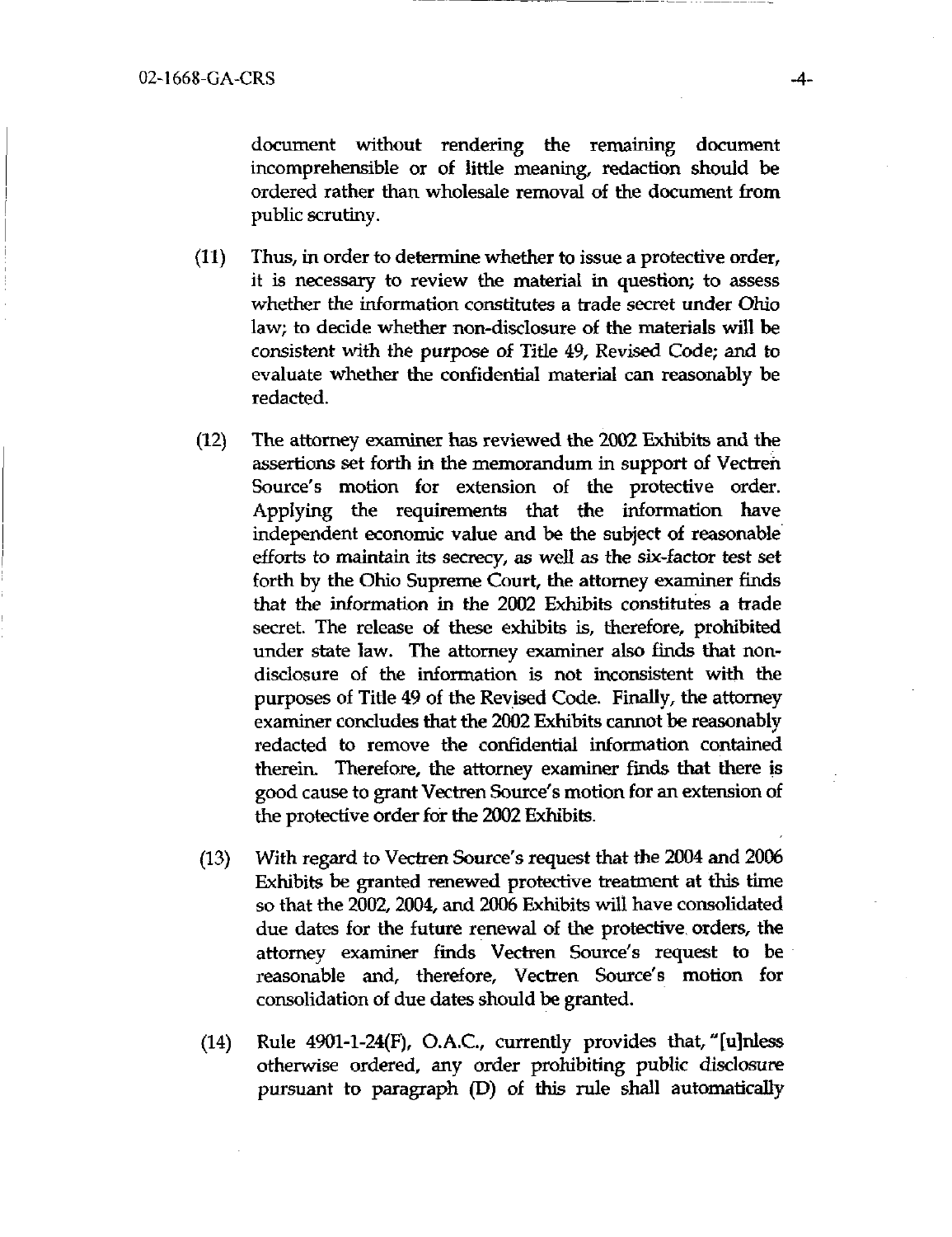expire eighteen months after the date of its issuance, and such information may then be included in the public record of the proceeding. A party wishing to extend a protective order beyond eighteen months shall file an appropriate motion at least forty-five days in advance of the expiration date of the existing order." By Finding and Order issued on December 6, 2006, in In the Matter of the Review of Chapters 4901-1, 4901-3, and 4901-9 of the Ohio Administrative Code, Case No. 06-685-AU-ORD, the Commission modified Rule 4901-1-24(D)(4), O.A.C, stating that information included in gas marketers' renewal certification applications that is determined to be a trade secret shall be protected for 24 months instead of 18 months. While this new rule is not yet in effect, the attorney examiner finds it appropriate, at this time to extend the 18-month period and protect the information in the 2002, 2004, and 2006 Exhibits for the 24-month period consistent with the Commission's recent order.

- (15) Accordingly, the docketing division should maintain under seal the following 2002, 2004, and 2006 Exhibits:
	- a. 2002 financial statements (Exhibit C-3) filed July 5,2002.
	- b. 2002 financial arrangements (Exhibit C-4) filed July 5,2002.
	- c. 2002 forecasted financial statements (Exhibit C-5) filed July 5,2002.
	- d. 2002 credit rating and financial services agreement (Supplemental Exhibit C-6) filed July 11,2002.
	- e. 2004 financial statements (Exhibit C-3) filed June 10,2004.
	- f. 2004 financial arrangements (Exhibit C-4) filed June 10, 2004.
	- g. 2004 forecasted financial statements (Exhibit C-5) filed June 10,2004.
	- h. 2006 financial statements (Exhibit C-3) filed May 4,2006.
	- i, 2006 financial arrangements (Exhibit C-4) filed May 4,2006.
	- j. 2006 forecasted financial statements (Exhibit C-5) filed May 4,2006.

This protective order shall be in effect for a period of 24 months from the date of this entry.